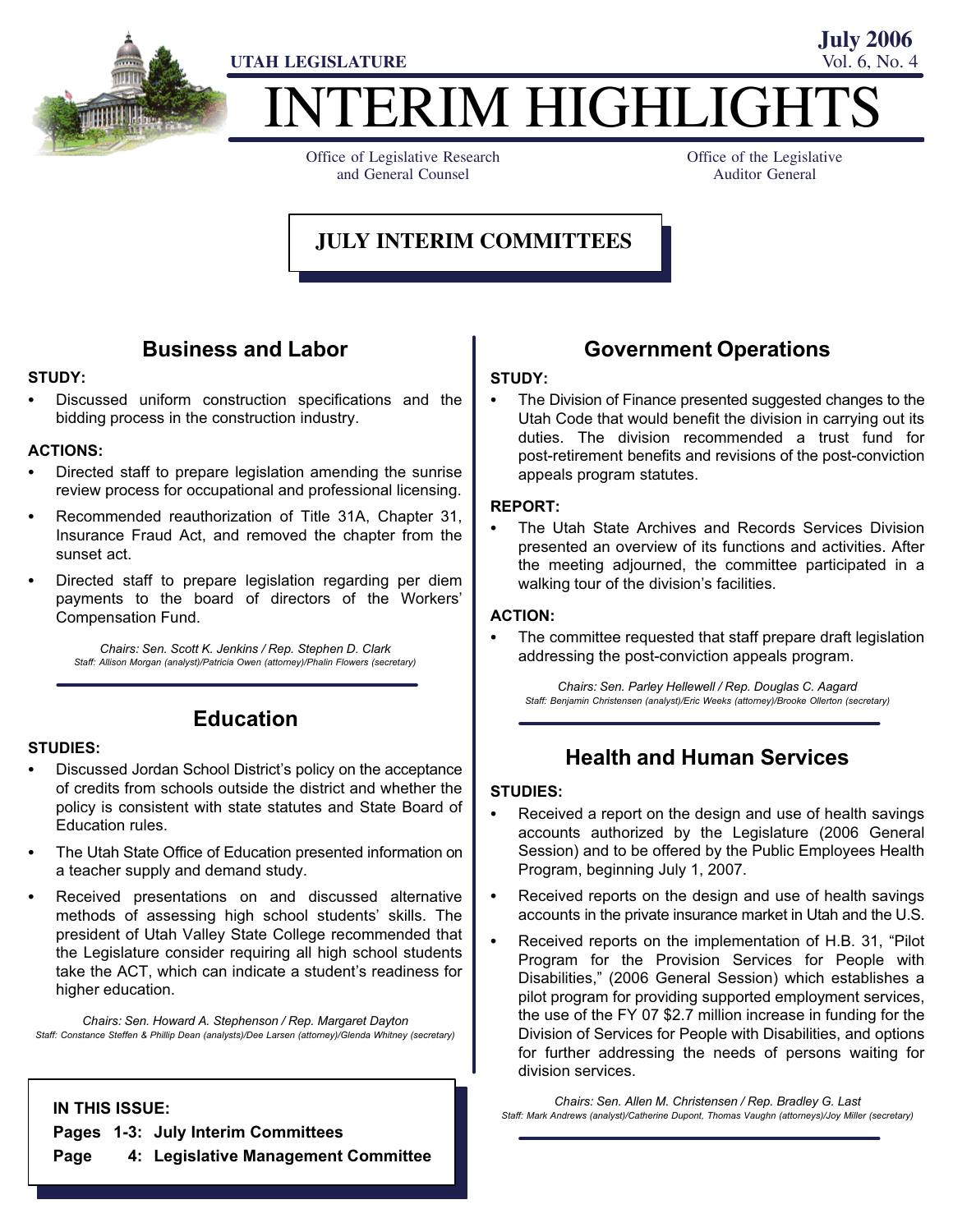# **Judiciary**

# STUDIES:<br>--

- Discussed Utah Supreme Court rulemaking authority and the Legislature's constitutional authority to amend Rules of Procedure and Rules of Evidence in light of a recent Utah Supreme Court case.
- Discussed punitive damages, including the rationale for punitive damages, distribution of payments, implementation, problems encountered, and suggestions for changes.

# ACTION: -

• Approved draft legislation "Comparative Negligence Amendments," which expands the definition of "fault" to include intentional torts and civil conspiracy.

Chairs: Sen. David L. Thomas / Rep. James A. Ferrin Staff: Jerry Howe (analyst)/Esther Chelsea−McCarty (attorney)/Brooke Ollerton (secretary)

# Law Enforcement and Criminal Justice

# STUDIES: -

- Individuals spoke regarding their recovery from addiction to methamphetamine, their experiences with treatment programs, and recommendations for public education.
- Reviewed juvenile and adult drug courts, including their functions, the people they serve, and the courts' results.
- The Office of the Court Administrator stated that drug courts are the most effective treatment option for the population the courts serve.
- The Commission on Criminal and Juvenile Justice reported on the implementation of the pilot study of DORA (Drug Offender Reform Act) in the 3rd Judicial District and the differences between drug courts and DORA.
- The committee viewed the locally produced video "Mother Superior" regarding methamphetamine addiction among Utah women.

# REPORTS:<br>———————

- The Utah Addiction Center discussed the physiology of methamphetamine addiction, issues in treating addiction, and public policy implications.
- The Utah Department of Corrections (UDC) reported that approximately 30% of all prison admissions are drug related and that this percentage is even higher among women. UDC noted more new prison admissions are for drug offenses than for any other category of crime. UDC said these facts have increased the need for providing drug treatment.

Chairs: Sen. D.C. Buttars / Rep. DeMar "Bud" Bowman Staff: Stewart E. Smith (analyst)/Susan Creager Allred (attorney)/Wendy Bangerter (secretary)

# REPORTS: -

 Received reports on funding, philosophy, and issues related to programs delivered by the Department of Human Services, the Department of Workforce Services, and the Division of Rehabilitation Services.

Medicaid

 Received reports on the number of Utah births paid for by Medicaid, the degree to which community health centers rely on Medicaid, and the difference between Medicaid and sales tax growth rates.

Chairs: Sen. Sheldon L. Killpack / Rep. Merlynn T. Newbold Staff: Mark Andrews (analyst)/Leif Elder (analyst) William Greer (fiscal analyst)/Derek Byrne (fiscal analyst) Stan Eckersley (fiscal analyst)//Debbie Headden (fiscal analyst) Thomas Vaughn (attorney)/Catherine Dupont (attorney)/Phalin Flowers (secretary)

# Natural Resources, Agriculture, and Environment

# REPORTS:<br>—

- The Legislative Auditor General reported on the audit of the Endangered Species Mitigation Fund.
- The Department of Natural Resources reported on how endangered species recovery funds are expended for the Colorado River, June Sucker, and Virgin River plans.

Chairs: Sen. Thomas V. Hatch / Rep. Roger E. Barrus Staff: Brian Allred (analyst)/Emily R. Brown (attorney)/Joy Miller (secretary)

# Political Subdivisions

# STUDIES:<br>-

- Discussed whether state law should be amended to allow primary elections for special districts' boards of trustees.
- Discussed issues and recommendations regarding land use referenda.
	- Discussed a proposal to establish a process for submitting a nonbinding opinion question to the Utah voters.

Chairs: Sen. Carlene M. Walker / Rep. Brad L. Dee Staff: Joseph Wade (analyst)/Robert Rees (attorney)/Wendy Bangerter (secretary)

# Public Utilities and Technology

# REPORTS:<br>—

- The Division of Homeland Security reported on protocols it would follow in responding to an energy emergency, including contact lists and reliance on specific market supplies.
- Rocky Mountain Power reported on energy transmission siting issues, including corridor widths, corridor identification, and congested transmission paths.
- The Public Service Commission reported that Utah will need more transmission power lines from surrounding states to ensure adequate future power supplies.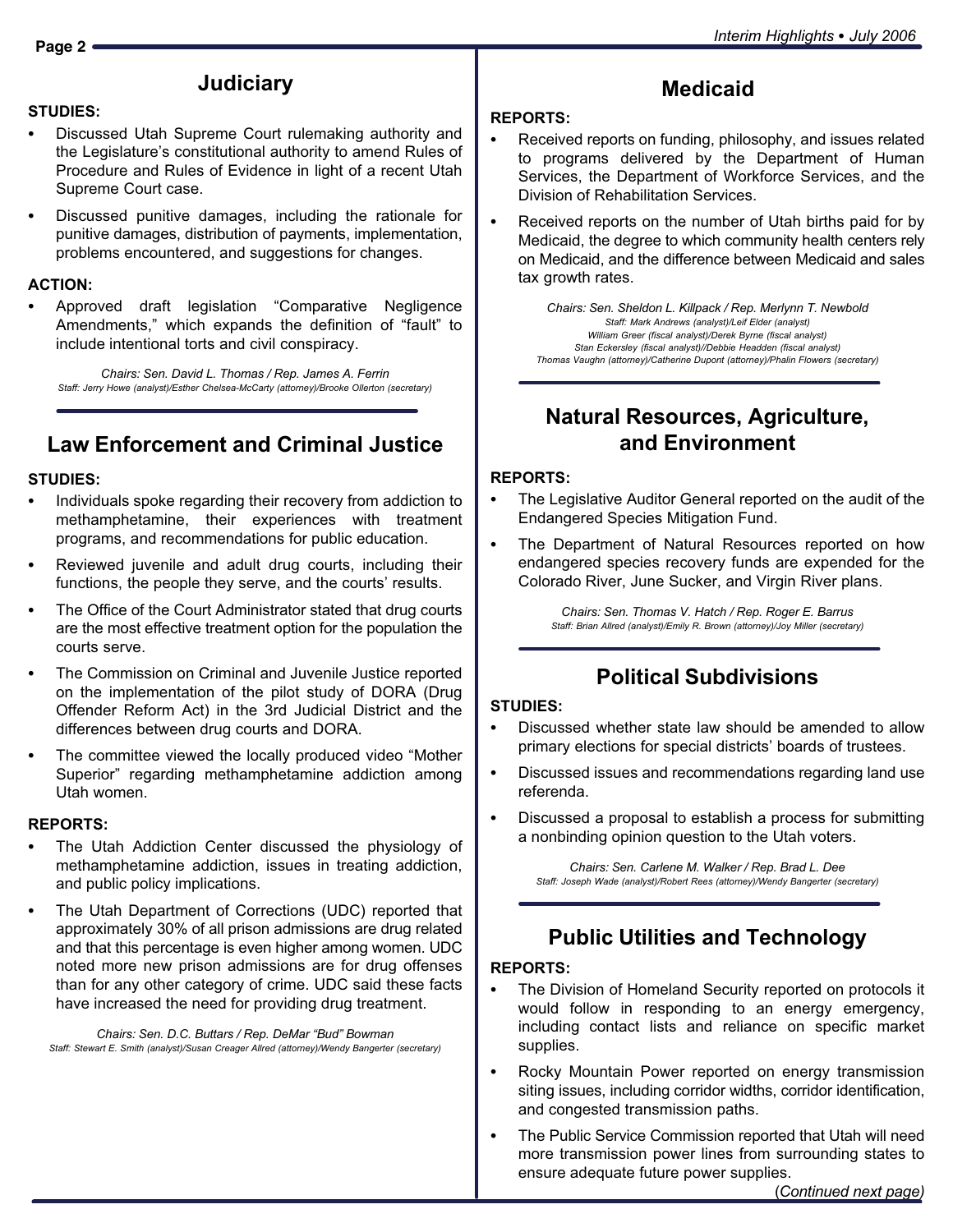Wasatch Wind reported on wind resource development, including transferable renewable energy tax credits, economic impact on rural communities, and the need for energy diversification.

Chairs: Sen. Gregory S. Bell / Rep. Sheryl L. Allen Staff: Richard North (analyst)/Christopher Parker (attorney)/Tracey Fredman (secretary)

# Revenue and Taxation

# STUDIES:<br>-

- Reviewed the history of the property tax assessing and collecting levy and the need to clarify several aspects of the current statute.
- Discussed two options to modify the uniform fees imposed on certain types of watercraft.
- Reviewed options to modify the state individual income tax, including:
	- reducing tax rates in the current state individual income tax system; and
	- allowing a taxpayer to elect to compute tax liability by multiplying a single rate by the federal adjusted gross income.

Chairs: Sen. Curtis S. Bramble / Rep. Wayne A. Harper Staff: Bryant Howe & Phillip Dean (analysts)/Rebecca Rockwell & Angela D. Oakes (attorneys) Phalin Flowers (secretary)

#### Transportation

### Report:<br>\_\_

- The Transportation Commission reported on selected transportation issues facing the state.
- The Department of Transportation reported on the I−15 Ogden Weber Expansion project in Weber County.

Chairs: Sen. Sheldon L. Killpack / Rep. Joseph G. Murray Staff: Mark Steinagel (analyst)/Shannon Halverson & Christopher Parker (attorneys) Tracey Fredman (secretary)

### Workforce Services & Community and Economic Development

# STUDIES: -

- Studied how unemployment insurance tax rates can be adjusted to more closely reflect a small business employer's fluctuations in employment levels.
- Studied the state's rural economic development efforts with representatives of the Governor's Office of Economic Development, the Governor's Rural Partnership Board, and the Rural Development Council.

# REPORTS:<br>—

- The Department of Community and Culture reported on the digitization of the state's art, history, museum, and library collections and the need for additional funding to complete the project.
- The Department of Community and Culture reported on:
	- the liability risk that government entities assume when they engage or deploy volunteers; and
	- the corrections made by the department to address audit findings of the State Auditor.
- The Division of Housing and Community Development presented an annual statutorily required report on the technical assistance extended by the division to local governments in preparing their moderate income housing plans.

Chairs: Sen. John W. "Bill" Hickman / Rep. David N. Cox Staff: Art Hunsaker (analyst)/Jim Wilson (attorney)/Glenda Whitney (secretary)

#### Recordings of committee meetings are at the Legislature's website www.le.utah.gov



Select the committee from the next screen (no illustration)

#### Then click on "Audio" for the selected meeting (below)

| This schedule is updated daily as documents become available. Contact the commit |                             |                                 |  |
|----------------------------------------------------------------------------------|-----------------------------|---------------------------------|--|
| committee histories not yet available on our website.                            |                             |                                 |  |
| Date/Time                                                                        | Location                    | Notice/Agenda Minutes/Audio     |  |
| Wed. Apr 19, 2:00<br>PМ                                                          | Rm W135                     | Notice   Agenda Minutes   Audio |  |
| Wed. May 17, 2:00<br>PM                                                          | <b>Rm W135</b>              | Notice   Agenda Minutes Audio   |  |
| Wed. Jun 21, 2:00<br>РM                                                          | Rm W135 -<br><b>RFVISFD</b> | Notice   Agenda Minutes   Audio |  |

#### Click on the agenda item (below)

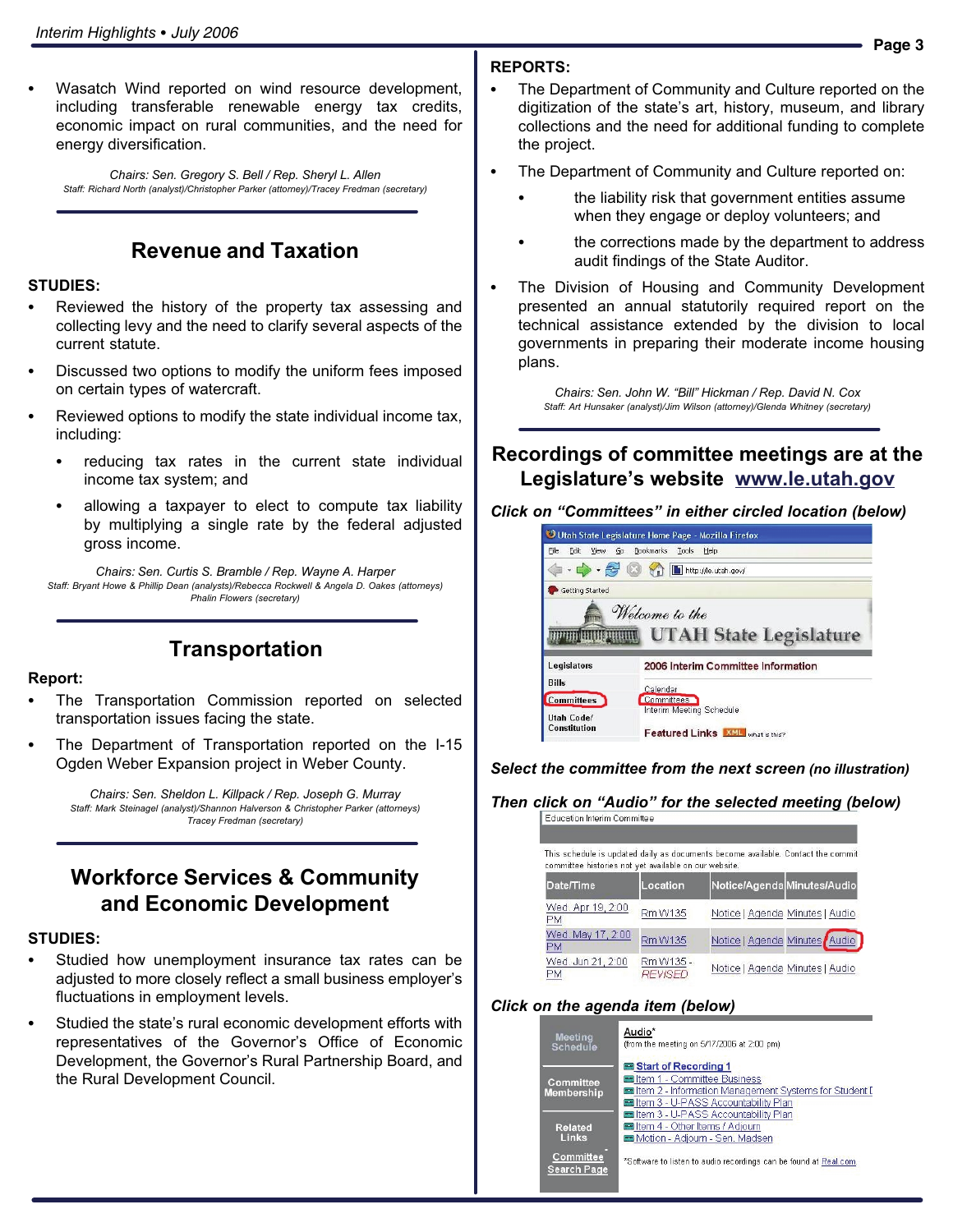#### Legislative Management Committee

#### REPORT:

Staff presented the schedule for the legislative site visit to the Uintah Basin on August 7−8, 2006 (enclosure).

Legislative General Counsel reported on the Judiciary Interim Committee´s interest in recodifying Title 78, Judicial Code, and the Committee's request that the Legislative Management Committee approve this project before it is started.

#### ACTIONS:

For the August 7−8 legislative site visit to the Uintah Basin, the LMC approved two days of per diem and expenses and approved one night's lodging, with discretion given to the Speaker and the President to authorize an additional night of lodging, depending on where a legislator lives.

Approved the requests of the following appropriations subcommittees:

- Capital Facilities and Administrative Services − for a two−day tour of capital development requests likely to arise during the 2007 General Session.
- Commerce and Revenue − for an August 30, 2006 meeting at 8:30 AM.
- Higher Education − for an October 19, 2006 meeting, at a time not yet determined.
- Natural Resources − for a site visit to Southern Utah, September 7−8, 2006.
- Executive Offices and Criminal Justice − for a meeting in September 2006, at a date and time not yet determined.
- $\bullet$  Transportation, Environmental Quality and National Guard − for a July 20, 2006 meeting at 9:00 AM.
- Approved a request from the Public Education Appropriations Subcommittee, Higher Education Appropriations Subcommittee, and the Education Interim Committee for a joint meeting September 21, 2006 at Salt Lake Community College, time not yet determined.
- Approved a request from the Education Interim Committee to pay the travel expenses necessary for Dr. Jim Milgram (Stanford University) to testify at the October 18, 2006 interim meeting on mathematics instruction in grades K−12.
- Approved a motion to authorize the Judiciary Interim Committee to recodify Title 78, Judicial Code, and to allow the committee to determine if the recodification should divide the information in the current Judicial Code into two separate code titles.



**Office of Legislative Research and General Counsel** Office of Legislative Research and General Counsel<br>House Building, Suite W210 • Salt Lake City, UT • 84114 (801) 538−1032

For more information about legislative activities, visit the Utah State Legislature's website at: www.le.utah.gov.

> *Editors: Susan Creager Allred & Stewart E. Smith Office of Legislative Research and General Counsel*

**Next Interim Day − September 20**